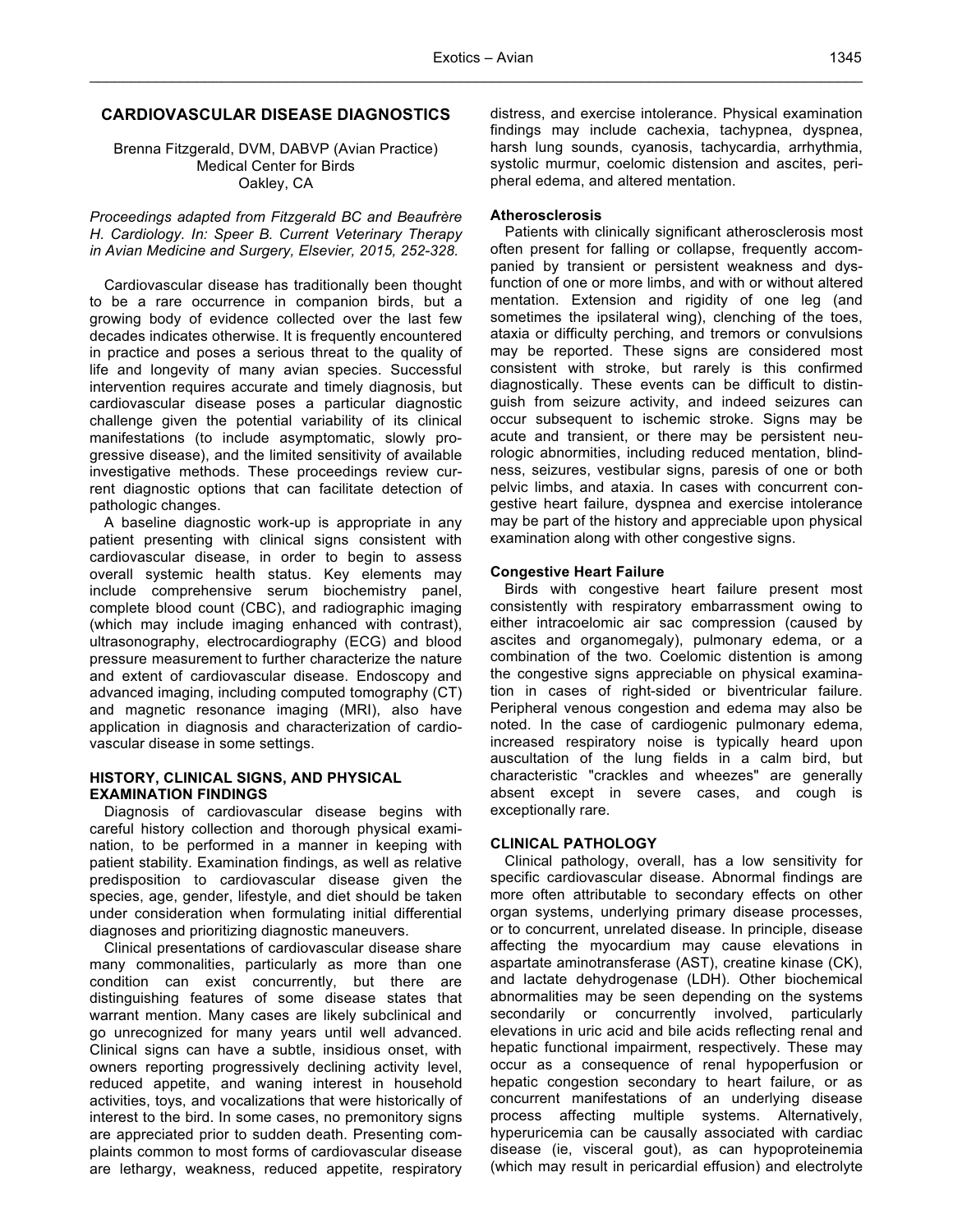$\_$  ,  $\_$  ,  $\_$  ,  $\_$  ,  $\_$  ,  $\_$  ,  $\_$  ,  $\_$  ,  $\_$  ,  $\_$  ,  $\_$  ,  $\_$  ,  $\_$  ,  $\_$  ,  $\_$  ,  $\_$  ,  $\_$  ,  $\_$  ,  $\_$  ,  $\_$  ,  $\_$  ,  $\_$  ,  $\_$  ,  $\_$  ,  $\_$  ,  $\_$  ,  $\_$  ,  $\_$  ,  $\_$  ,  $\_$  ,  $\_$  ,  $\_$  ,  $\_$  ,  $\_$  ,  $\_$  ,  $\_$  ,  $\_$  ,

disturbances which can also produce cardiac arrhythmia. Hematologic changes, including elevated total white blood cell (WBC) count and shifts in the leukocyte differential are seen with many forms of inflammatory or infectious disease, as well as with stress, and can be seen in patients with cardiovascular disease.

# **ELECTROCARDIOGRAPHY (ECG) AND BLOOD PRESSURE**

ECG is an appropriate diagnostic step for characterization of arrhythmias, and can provide information to suggest certain cardiac abnormalities, including chamber enlargement. However, it must be used in conjunction with other diagnostic modalities, namely imaging techniques, to diagnose specific cardiac disease. Severe pathology and mechanical dysfunction can exist in the absence of ECG changes.

Accurate measurement of arterial blood pressure requires the direct method, but given that this technique is challenging and often impractical in the clinical setting, indirect methods are most commonly used in veterinary practice. However, it has been consistently demonstrated that values obtained with this method do not agree with direct systolic blood pressure measurements and may therefore be of low clinical value as a diagnostic tool. In general, hypotension is defined as a systolic blood pressure lower than 90 mm Hg and a mean below 60 mm Hg. Values for hypertension have been poorly defined in birds, but are expected to be higher than in mammals owing to their greater blood pressure. Systolic values over 200 mm Hg have been proposed as hypertensive.

#### **RADIOGRAPHY**

Radiographic imaging is generally an insensitive method to identify cardiovascular disease, but allows assessment of the size, contour, and radiodensity of the cardiac silhouette and great vessels, including the aorta, brachiocephalic trunks, and pulmonary arteries and veins. In large psittacines, using high-resolution digital imaging, the common carotid and axillary arteries may be visible on the ventrodorsal view, while some major branches of the descending aorta, namely the coeliac and cranial mesenteric arteries, may be seen on the lateral view.

Enlargement of the cardiac silhouette can be seen with pericardial effusion, myocardial hypertrophy or inflammation, chamber dilatation, cardiac or pericardial masses, and aneurismal dilatation. A rounded, globoid cardiac silhouette is suggestive of pericardial effusion, but accurate confirmation and differentiation between possible etiologies is impossible without echocardiography. The size of the cardiac silhouette on the ventrodorsal view can be quantified by taking standard measurements and calculating ratios relative to skeletal landmarks. In addition to enlargement of the cardiac silhouette, radiographic abnormalities that may be seen in cases of congestive heart failure include an enlarged hepatic silhouette and caudodorsal displacement of the adjacent gastrointestinal tract, increased radiodensity of the pulmonary parenchyma, intracoelomic air sac compression, or loss of coelomic detail due to ascites. The hepatic silhouette may appear enlarged due to

hepatomegaly, perihepatic effusion (fluid accumulation in the hepato-peritoneal cavities), or cardiomegaly or pericardial effusion, considering that the cardiac apex is positioned between the liver lobes. Increased pulmonary density, particularly of the reticular pattern, may be seen with cardiogenic pulmonary edema or with primary disease of the pulmonary parenchyma (inflammatory or neoplastic infiltration, fibrosis). Varying degrees of compression of the cranial and caudal thoracic and abdominal air sacs are typically seen with ascites and/or organomegaly. The clavicular air sac normally provides the contrast necessary to visualize the heart base and great vessels. When this space is lost or diminished, as occurs with space-occupying masses or accumulation of exudate within the air sac, visibility of the great vessels is obscured.

Increased radiodensity and tortuosity of the great vessels is suggestive, but not conclusive, of atherosclerosis. Assessment of increased opacity is highly subjective and subject to variability in radiographic technique, though focal and linear mineralization associated with one or more vessels is highly suggestive of advanced, calcific lesions. In psittacines, these appear most often along the ascending and descending aorta, brachiocephalic trunks, and occasionally along smaller arteries, including the coeliac artery.

## **ULTRASONOGRAPHY**

Coelomic ultrasound allows identification of cardiac abnormalities, pericardial effusion, ascites, and hepatic parenchymal changes that cannot be distinguished radiographically beyond enlargements of the cardiac and hepatic silhouettes. Two-dimensional (B-mode) echocardiography is a well-established technique to assess morphologic and functional status in birds, but M-mode is not useful because only longitudinal and semitransverse views are attainable. Ultrasonographic examination is complicated by unique anatomic features of birds. Cardiac views in particular are constrained by the situation of the heart in an indentation of the sternum and surrounded by the clavicular and cranial thoracic air sacs. Given these limitations, the ventromedial approach is the most commonly used for psittacine birds. The probe is placed just caudal to the sternum and the beam plane is directed craniodorsally. The liver serves as an acoustic window, avoiding the air sacs laterally and the sternum ventrally. This way, the heart can be visualized in two longitudinal views, horizontal (four-chamber view) and vertical (two-chamber view). The horizontal view allows visualization of the left and right ventricles, interventricular septum, left and right atria, left atrioventricular (AV) valve, muscular right AV valve, and aortic valve, though it is difficult to distinguish the borders of the atria from the surrounding tissue. The vertical view permits visualization of the left atrium, left ventricle, and left AV valve; a marginal sliver of the right ventricle may also be visible adjacent to the sternum.

Subjective assessments of chamber size, wall thickness, ventricular contractility, diastolic function, and valvular morphology and function can be made. Chamber dilatation, myocardial hypertrophy, valvular insufficiency and anomalies (to include vegetations), cardiac masses, septal defects, some aneurysms, pericardial